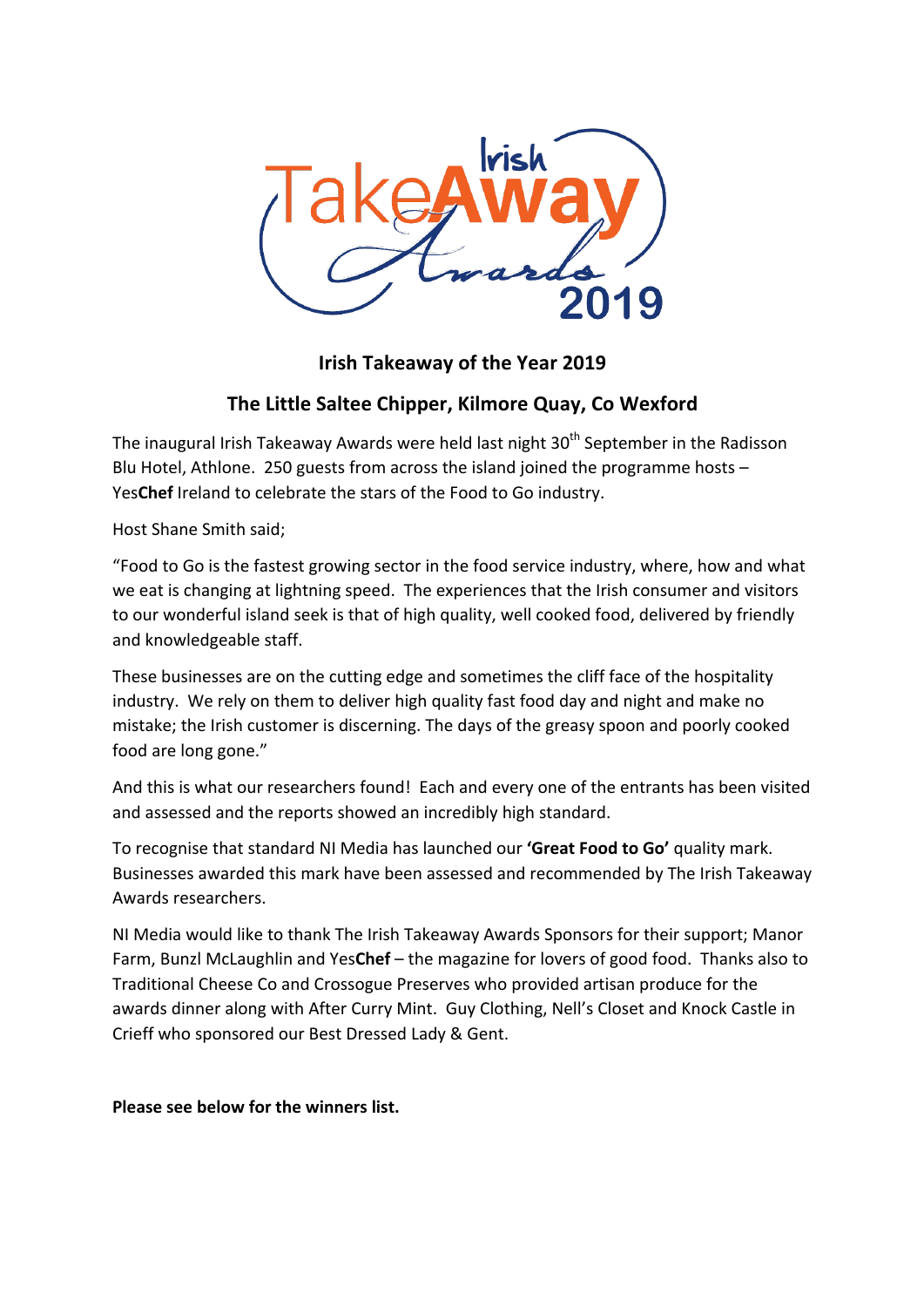# **The Winners – Regional Awards**

# **Indian Takeaway of the Year 2019**

| <b>Winner</b> | Chandpur        |           |
|---------------|-----------------|-----------|
| Ulster        | Chandpur        | Donegal   |
| Munster       | Saffron         | Cashel    |
| Leinster      | Cinnamon Garden | Ashbourne |

# **The Champion Chip Award 2019**

| Winner   | <b>Mangans Traditional Fish &amp; Chips</b>          |              |
|----------|------------------------------------------------------|--------------|
| Ulster   | AJ's Filling Station Restaurant & Fast Food Takeaway | Ballyshannon |
| Munster  | Nino's                                               | Templemore   |
| Leinster | Mangans Traditional Fish & Chips                     | Wexford      |
| Connacht | Boxty's                                              | Galway       |

#### **Asian Takeaway of the Year 2019**

| Winner   | <b>Miyazaki</b>      |        |
|----------|----------------------|--------|
| Ulster   | Green Chilli         | Bangor |
| Munster  | Miyazaki             | Cork   |
| Leinster | Once Upon a Thai     | Trim   |
| Connacht | Umbrella Asian Tapas | Galway |

### **Takeaway Team of the Year 2019**

| Winner   | Genoa Café                           |              |
|----------|--------------------------------------|--------------|
| Ulster   | Genoa Café                           | Warrenpoint  |
| Munster  | Denjoes Family Restaurant & Takeaway | Castleisland |
| Leinster | My Meat Wagon                        | Dublin       |
| Connacht | Jack Jordans                         | Doughiske    |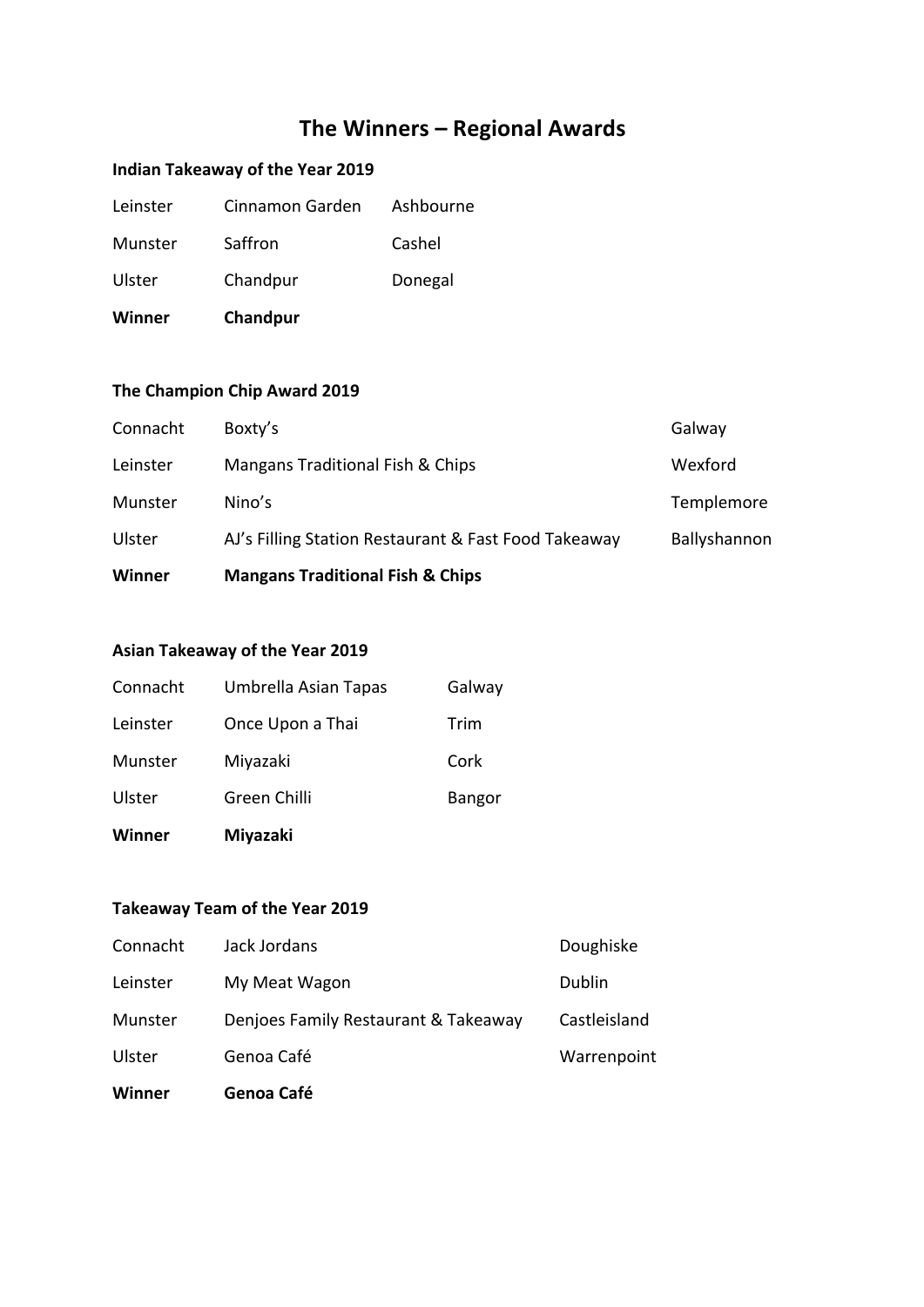#### **Burger of the Year 2019**

| Winner   | <b>Denjoes Family Restaurant &amp; Takeaway</b> |              |
|----------|-------------------------------------------------|--------------|
| Ulster   | Chequers                                        | Coleraine    |
| Munster  | Denjoes Family Restaurant & Takeaway            | Castleisland |
| Leinster | Mangans Traditional Fish & Chips                | Wexford      |
| Connacht | Danolla's Diner & Takeaway                      | Castlebar    |

#### **Café Takeaway of the Year 2019**

| Winner   | Café Nova                    |           |
|----------|------------------------------|-----------|
| Ulster   | <b>Narrow Quarter Bistro</b> | Kerrykeel |
| Munster  | Café Gusto                   | Cork      |
| Leinster | The Galway Roast             | Mullingar |
| Connacht | Café Nova                    | Castlebar |

#### **Food Truck of the Year 2019**

| <b>Winner</b> | Pyke 'N' Pommes                |             |
|---------------|--------------------------------|-------------|
| Ulster        | Pyke 'N' Pommes                | Derry       |
| Leinster      | Once Upon a Thai               | <b>Trim</b> |
| Connacht      | Julia's Lobster Truck Kinvarra |             |

# **Healthy Takeaway of the Year 2019**

| Winner   | <b>Bia Rebel Ramen</b> |                |
|----------|------------------------|----------------|
| Ulster   | Bia Rebel Ramen        | <b>Belfast</b> |
| Munster  | Café Gusto             | Cork           |
| Leinster | <b>Nutbutter</b>       | Dublin         |
| Connacht | The Gourmet Offensive  | Galway         |